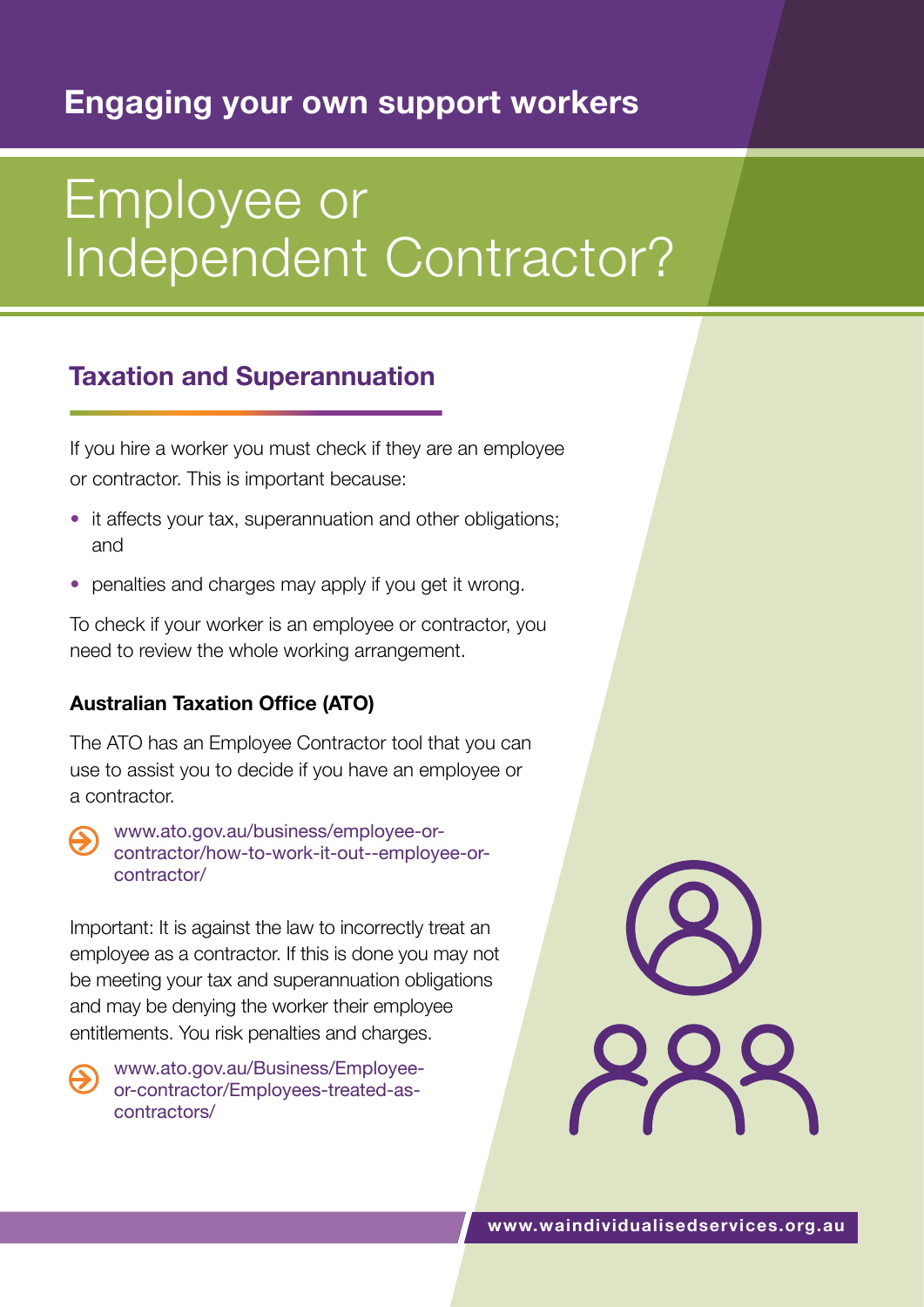The ATO's tool is based on the ATO table below that outlines six factors. When considered altogether, these factors determine whether a worker is an employee or contractor for tax and superannuation purposes:

| <b>Employee</b>                                                                                                                                                                                                                                                                                                                                                                                                    | <b>Contractor</b>                                                                                                                                                                                                                                                                |
|--------------------------------------------------------------------------------------------------------------------------------------------------------------------------------------------------------------------------------------------------------------------------------------------------------------------------------------------------------------------------------------------------------------------|----------------------------------------------------------------------------------------------------------------------------------------------------------------------------------------------------------------------------------------------------------------------------------|
| Ability to subcontract/delegate: the<br>worker can't subcontract/delegate the work<br>- they can't pay someone else to do the<br>work                                                                                                                                                                                                                                                                              | Ability to subcontract/delegate: the<br>worker can subcontract/delegate the work<br>- they can pay someone else to do the<br>work                                                                                                                                                |
| <b>Basis of payment</b> – the worker is paid<br>either:<br>• for the time worked<br>• a price per item or activity<br>• a commission                                                                                                                                                                                                                                                                               | <b>Basis of payment:</b> the worker is paid for<br>a result achieved based on the quote they<br>provided - a quote can be calculated using<br>hourly rates or price per item to work out<br>the total cost of the work                                                           |
| Equipment, tools and other assets:<br>• your business provides all or most of<br>the equipment, tools and other assets<br>required to complete the work; or<br>• the worker provides all or most of the<br>equipment, tools and other assets<br>required to complete the work, but your<br>business provides them with an allowance<br>or reimburses them for the cost of the<br>equipment, tools and other assets | Equipment, tools and other assets:<br>• the worker provides all or most of the<br>equipment, tools and other assets<br>required to complete the work<br>• the worker does not receive an allowance<br>or reimbursement for the cost of this<br>equipment, tools and other assets |
| <b>Commercial risks:</b> the worker takes no<br>commercial risks - your business is legally<br>responsible for the work done by the<br>worker and liable for the cost of rectifying<br>any defect in the work                                                                                                                                                                                                      | <b>Commercial risks:</b> the worker takes<br>commercial risks, with the worker being<br>legally responsible for their work and liable<br>for the cost of rectifying any defect in their<br>work                                                                                  |
| <b>Control over the work: your business</b><br>has the right to direct the way in which the<br>worker does their work                                                                                                                                                                                                                                                                                              | <b>Control over the work:</b> the worker has<br>freedom in the way the work is done,<br>subject to the specific terms in any contract<br>or agreement                                                                                                                            |
| <b>Independence:</b> the worker is not operating<br>independently of your business – they work<br>in and are considered part of your business                                                                                                                                                                                                                                                                      | <b>Independence:</b> the worker is operating<br>their own business independently of your<br>business - the worker performs services as<br>specified in their contract or agreement and<br>is free to accept or refuse additional work                                            |

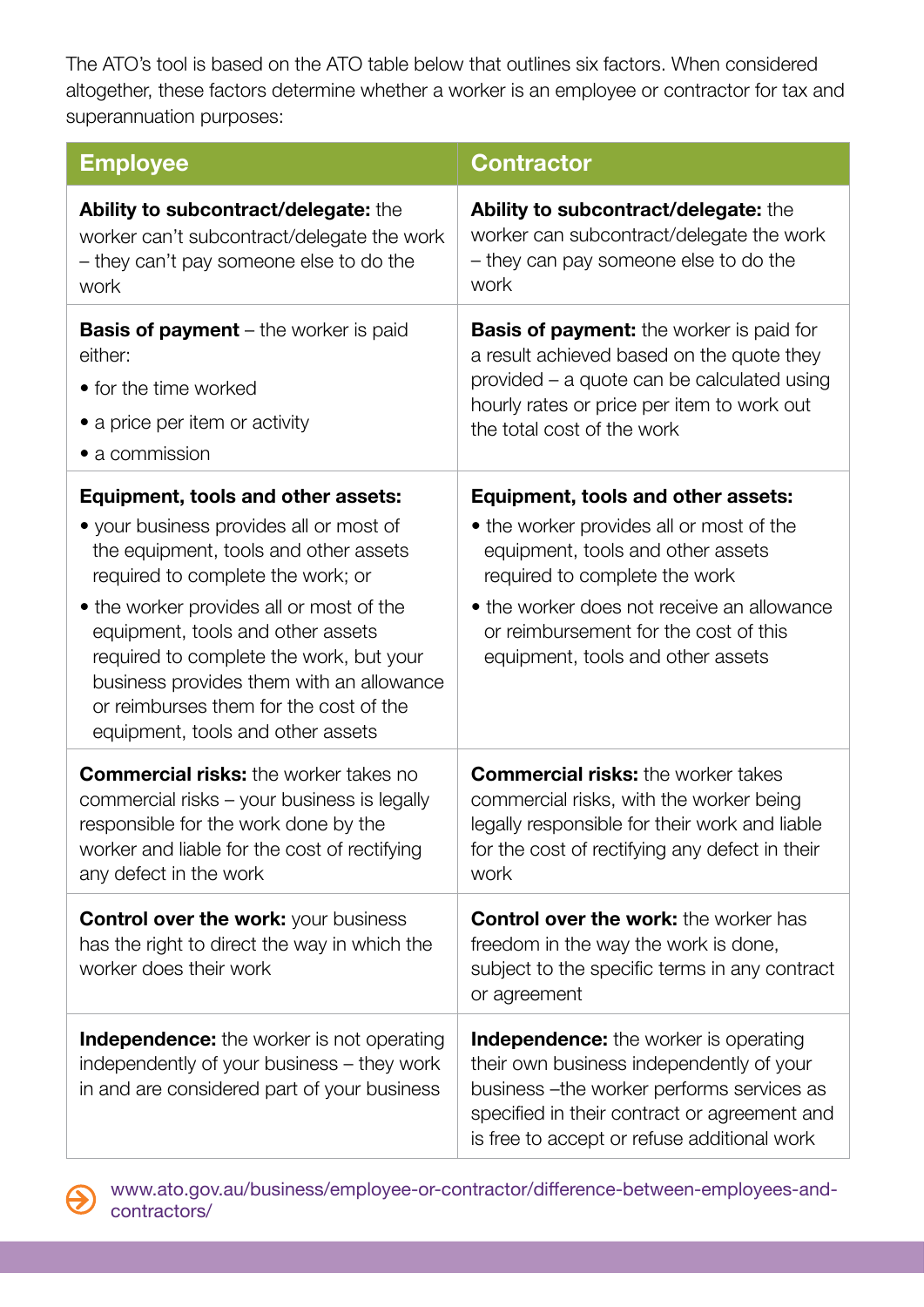### **Industrial Relations**

It is also important to decide if you have an employee or contactor because there are rules about what an employee gets at work, such as leave entitlements, hours of work and breaks.

#### **Department of Mines, Industry, Regulation and Safety (WA) (DMIRS): Labour Relations Division**

DMIRS has developed a guidance document and the table below to assist you to decide whether you have engaged an employee or contractor.

The information from the DMIRS website applies to employers and employees in the WA state industrial relations system.

The difference between an employee and an independent contactor is based on many different factors. No one factor in itself determines whether someone is an employee or contractor. It is the totality of the relationship between you and your worker that will determine whether your worker is an employee or contractor.

According to the information provided by DMIRS, the main differences between a contractor and employee are:

[www.commerce.](http://www.commerce.wa.gov.au/labour-relations/key-features-wa-industrial-relations-system) [wa.gov.au/](http://www.commerce.wa.gov.au/labour-relations/key-features-wa-industrial-relations-system) [labour-relations/](http://www.commerce.wa.gov.au/labour-relations/key-features-wa-industrial-relations-system) [key-features-wa](http://www.commerce.wa.gov.au/labour-relations/key-features-wa-industrial-relations-system)[industrial-relations](http://www.commerce.wa.gov.au/labour-relations/key-features-wa-industrial-relations-system)[system](http://www.commerce.wa.gov.au/labour-relations/key-features-wa-industrial-relations-system)

[www.commerce.](http://www.commerce.wa.gov.au/labour-relations/guide-who-wa-state-system) [wa.gov.au/labour](http://www.commerce.wa.gov.au/labour-relations/guide-who-wa-state-system)[relations/guide-who](http://www.commerce.wa.gov.au/labour-relations/guide-who-wa-state-system)[wa-state-system](http://www.commerce.wa.gov.au/labour-relations/guide-who-wa-state-system)

| <b>Employee</b>                                                                                                                     | <b>Contractor</b>                                                                              |
|-------------------------------------------------------------------------------------------------------------------------------------|------------------------------------------------------------------------------------------------|
| The employer is in control of how and when<br>work is performed                                                                     | Contractor is in control over the hours<br>worked and when and how the work is<br>performed    |
| The employee is an integral part of the<br>business and will usually be working for that<br>business on a regular and ongoing basis | Contractor can accept and perform work<br>for other businesses while engaged by an<br>employer |
| The employer pays the employee in<br>accordance with the relevant WA award, or<br>contract of employment                            | Contractor provides a rate for a specific job<br>and an invoice for work performed             |
| The employer supplies the employee with<br>materials and equipment                                                                  | Contractor supplies their own plant,<br>materials and equipment                                |
| The employer is responsible for tax and<br>superannuation and workers' compensation<br>for the employee                             | Contractor is responsible for their own tax<br>and superannuation arrangements                 |
| The employee represents somebody else's<br>business                                                                                 | Contractor presents as their own business/<br>enterprise                                       |